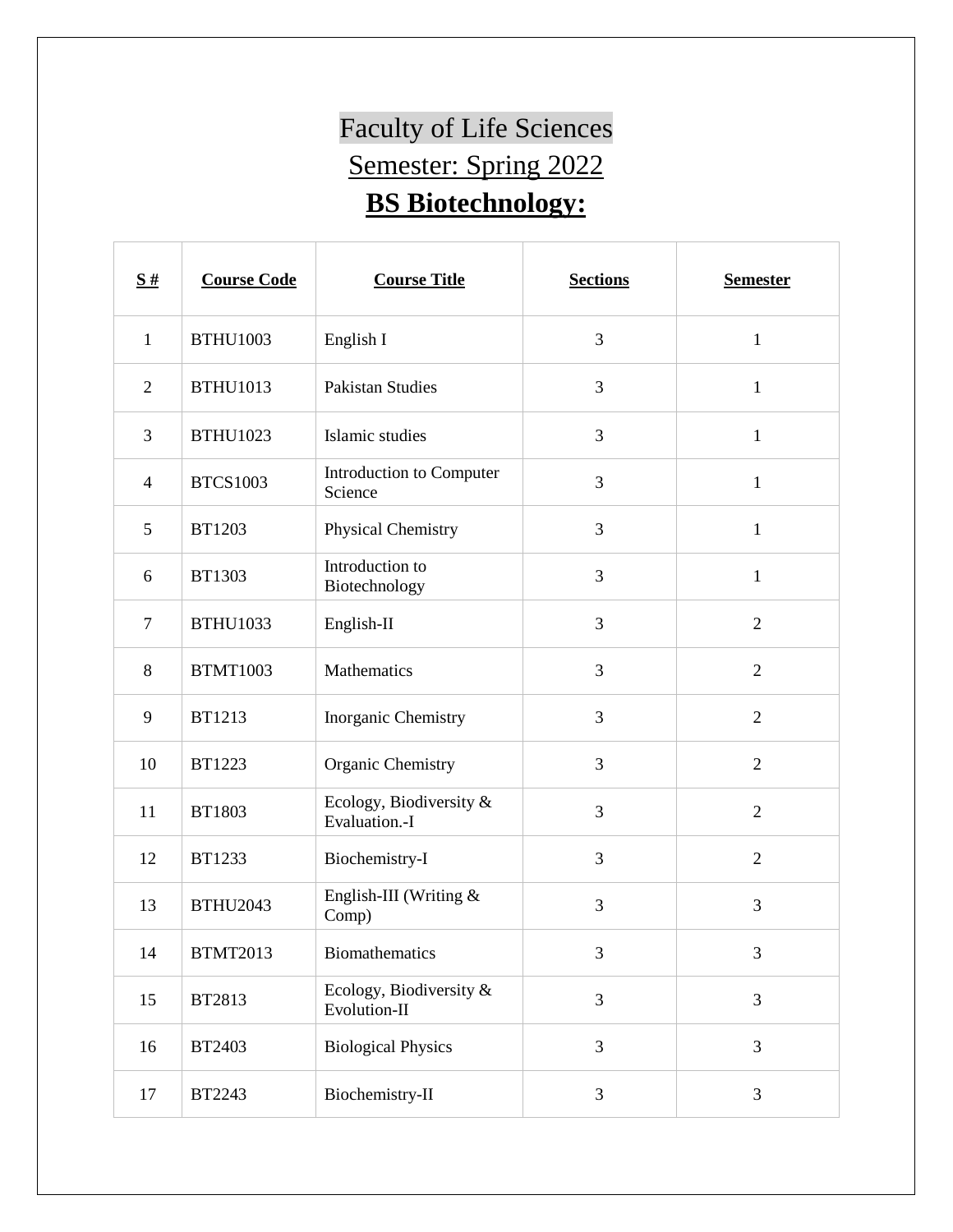| 18 | BT2603           | Cell Biology                              | 3            | 3              |
|----|------------------|-------------------------------------------|--------------|----------------|
| 19 | SSC1033          | Sociology                                 | 3            | $\overline{4}$ |
| 20 | MANAG2013        | <b>Marketing Management</b>               | 3            | $\overline{4}$ |
| 21 | <b>GENE4033</b>  | <b>Classical Genetics</b>                 | 3            | $\overline{4}$ |
| 22 | <b>STAT4013</b>  | Probability & Biostatistics               | 3            | $\overline{4}$ |
| 23 | <b>CHEM4013</b>  | Analytical Chemistry &<br>Instrumentation | 3            | $\overline{4}$ |
| 24 | MOLBIO4013       | Molecular Biology                         | 3            | $\overline{4}$ |
| 25 | BIOENG5013       | Principles of Biochemical<br>Engineering  | $\mathbf{1}$ | 5              |
| 26 | BIOTEC5013       | <b>Agriculture Biotechnology</b>          | $\mathbf{1}$ | 5              |
| 27 | <b>IMMUN5013</b> | General Immunology                        | $\mathbf{1}$ | 5              |
| 28 | MICRO1013        | Microbiology                              | $\mathbf{1}$ | 5              |
| 29 | MOLBIO5013       | Methods in Molecular<br><b>Biology</b>    | $\mathbf{1}$ | 5              |
| 30 | <b>GRC1033</b>   | Genetic Resources &<br>Conservation       | 3            | 6              |
| 31 | <b>MICRO6013</b> | Microbial Biotechnology                   | 3            | 6              |
| 32 | BIOTEC6013       | <b>Health Biotechnology</b>               | 3            | 6              |
| 33 | ENVBT1053        | Environmental<br>Biotechnology            | 3            | 6              |
| 34 | BIOTEC6033       | Food Biotechnology                        | 3            | 6              |
| 35 | BIOTEC6023       | Nano-Biotechnology                        | 3            | 6              |
| 36 | GENOM7013        | Genomics & Proteomics                     | $\mathbf{1}$ | $\tau$         |
| 37 | SEMINR7011       | Seminar-I                                 | $\mathbf{1}$ | $\tau$         |
| 38 | BIOINF7013       | <b>Bioinformatics</b>                     | $\mathbf{1}$ | $\tau$         |